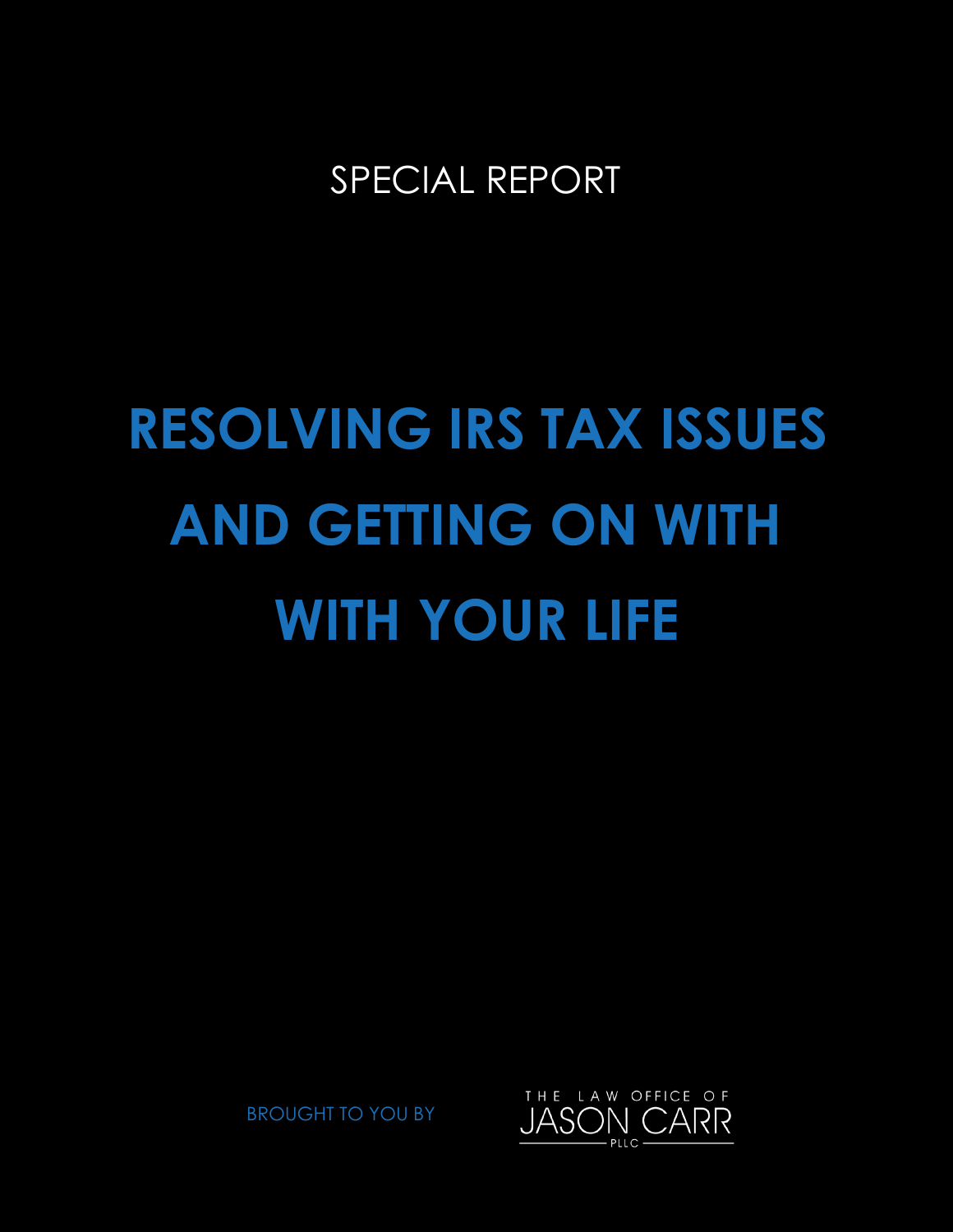# **RESOLVING IRS TAX ISSUES AND GETTING ON WITH YOUR LIFE**

*Jason Carr J.D., LL.M.*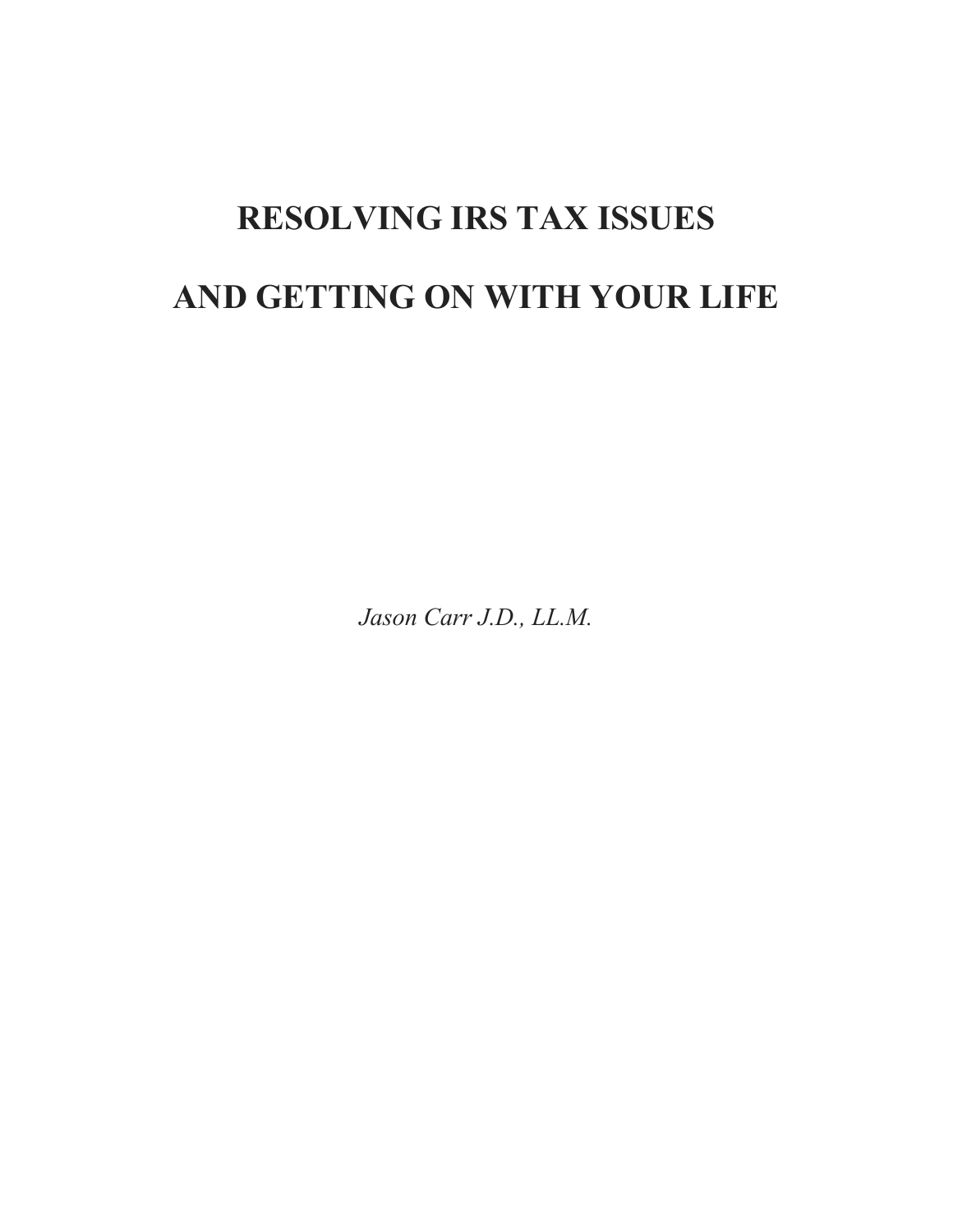# DISCLAIMER:

This publication is intended to be informational only. No legal advice is being given, and no attorney-client relationship is intended to be created by reading this material. If you are facing legal issues, whether criminal or civil, seek professional legal counsel to get your questions answered.

#### **The Law Office of Jason Carr**

2626 Cole Avenue, Suite 300 Dallas, TX 75204 214.800.2366 www.CarrTaxLaw.com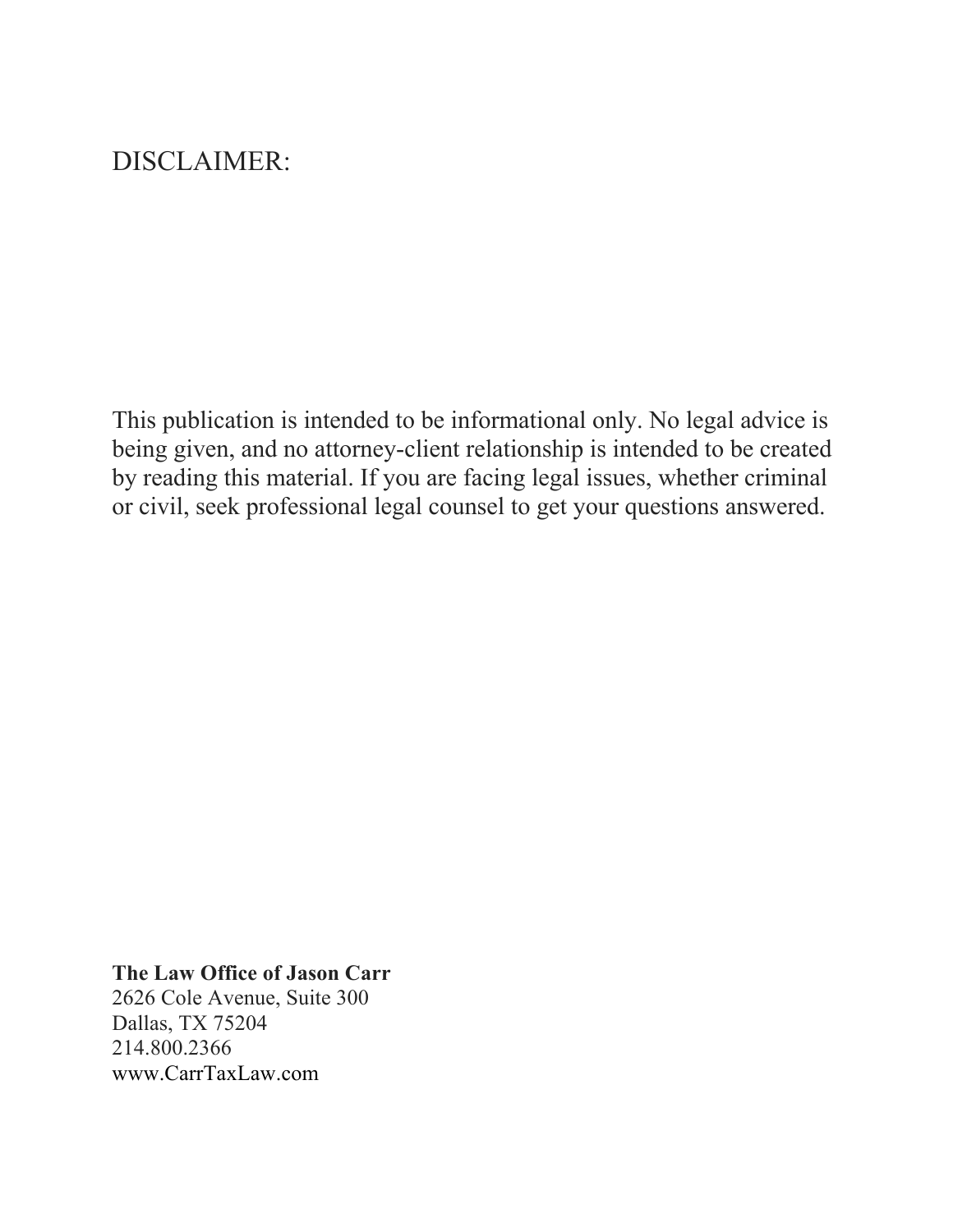# **CONFIDENTIAL Special Report**

*Learn how to end your IRS Problems. Many taxpayers are at the end of their rope with no place to turn for solutions to ALL types of IRS Problems. You and your family can put these IRS Problems behind you. So Don't Delay! Read This Special Report Today!*

# **Have You Received that DREADED Letter from the IRS that Says You OWE Taxes?**

Hi! My name is Jason Carr. I am a tax attorney, licensed in the state of Texas. I've dedicated my practice to helping taxpayers like you who find themselves at odds with the IRS.

# **Do You Wish Your IRS Problems Would** *Just* **Go Away?**

Have you received a Notice from the IRS only to leave it on your kitchen counter, desk, or worse, just hide it under a stack of bills? Are you afraid to even open the letter from the IRS? Unfortunately, those letters from the IRS will just keep coming. Your problem won't go away!

# **Have You Been Using the Hope and Pray System To Solve Your IRS Problems?**

That system doesn't work! IRS Problems Have a way of ruining all aspects of your life. And as time goes by the IRS adds salt to your wounds by adding penalties to what you already owe. The IRS keeps adding more and more charges to your Tax Debt—overwhelming you financially and emotionally. Many times the penalties and interest end up adding to be more than what you actually owe the IRS!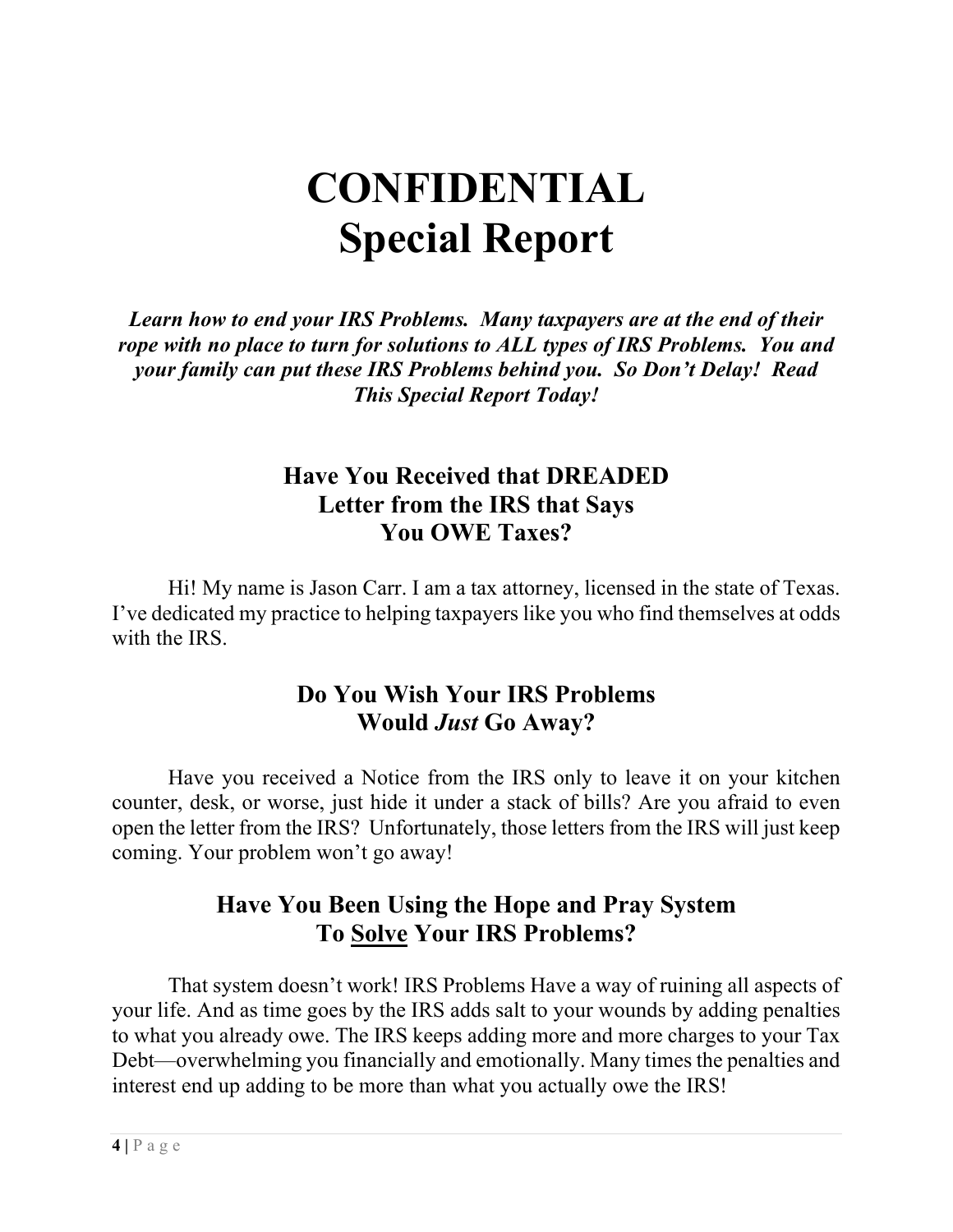# **If I Can't Afford to Pay My Taxes Why do They Keep Adding Penalties?**

The IRS doesn't like being ignored so this is how they get your attention. They want to be sure you know they are not going away. It's like they haunt you with their ongoing letters. If you don't respond to them the penalties they tack on is like a club they keep hitting you over the head with. And penalties are just the beginning of what they can do to ruin your life.

# **What Else Can the IRS Do to Make My Life Miserable?**

The IRS has a lot of power over your life. They not only can freeze your bank accounts—that's right—but they can seize all the money in your bank accounts too. They can garnish your wages. They can legally take as much as 75% of your net pay check. Can you live on 25% of your net pay? The IRS thinks and expects you can! Besides slapping Bank Levies and Wage Garnishments on you, they can put a lien on your house, making it nearly impossible to borrow against it to pay the IRS off. And if you sell your house the IRS gets their money first from any equity there is. Federal Tax Liens prevent you from borrowing any money—except for those highcharging money stores located in mini-malls. An IRS lien makes it harder to rent an apartment, get a car, obtain any kind of credit; an IRS Lien can even jeopardize your job! And believe it or not, the IRS has the authority to show up and knock on your door! Make no mistake—the IRS is the most brutal collection agency on the planet.

## **Why is The IRS So Brutal?**

Sadly this wonderful country of ours is in a lot of debt. The mortgage fiasco, the Wall Street fiasco, the Great Recession —let's face it someone has to pay the bills for the country. And that's all paid from taxes. The government wants their money, and they want it now! They are the only creditor in the world that doesn't need a Court Order to take your "stuff"! And they have a lot of leverage to do whatever they want. They don't have to ask for permission to take your money from the bank, or garnish your wages. They can even take your personal property—your car, real estate, motorcycles, jet skis, snowmobiles, boats, jewelry, IRAs, 401Ks, the list goes on. If you owe them—they will collect. And **they are not going to go away**.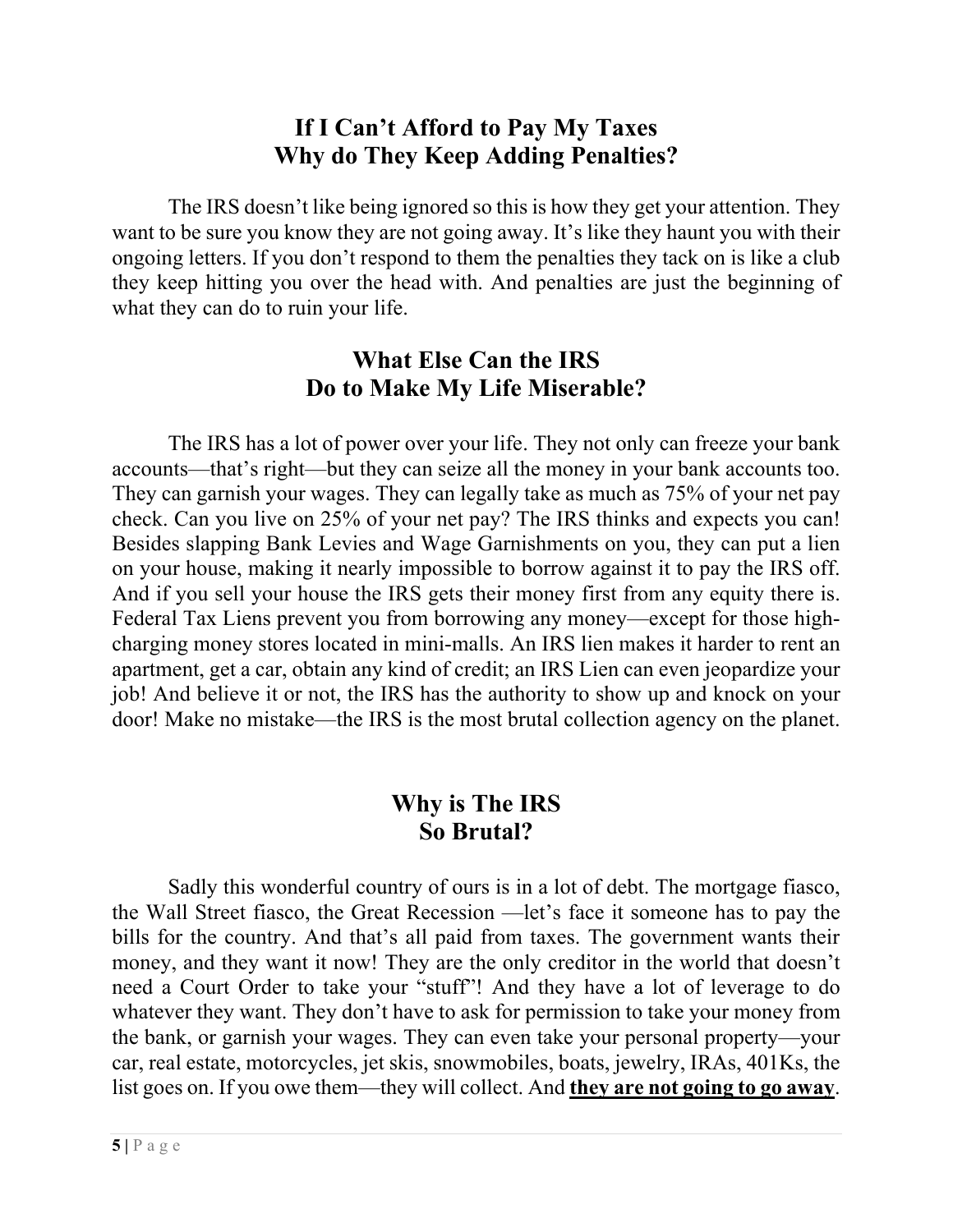# **But What if I Haven't Filed Taxes in Years? I Didn't Mean to Not File My Tax Return It was just One Time, But then the Next Year I was too Afraid to File I know It's Against the Law to Not File I Want to Pay My Taxes—But Now I'm Afraid it Will Cause MORE PROBLEMS!!!!**

Most people that have IRS problems haven't filed in a few years. It's a common problem. You are not alone. Don't be embarrassed. Nearly 10 million people have delinquent tax returns. In all my years of practicing before the IRS I've seen many people that had a rough patch in their life that kept them from filing and paying their taxes. IRS problems happen to good people. Someone gets sick and they can't work; someone loses their job. It's terrible. There's no money to pay the taxes one year so they don't file, and the person is afraid to file after because they don't want to get caught and they certainly don't want to end up in jail. Because worse than not paying your taxes is not filing your return—it's against the law.

# **So it's Legal for the IRS** *To Take* **The Money From My Bank Account The Money From My Paycheck And Sell My House, Car, and All of My Possessions?**

In one simple word—YES. The IRS has unbridled power. And after all of that, you might still owe them money! So even if you have no assets or money today, in the event you do acquire the good things in life in the future, the IRS will just take it away from you and keep it for themselves.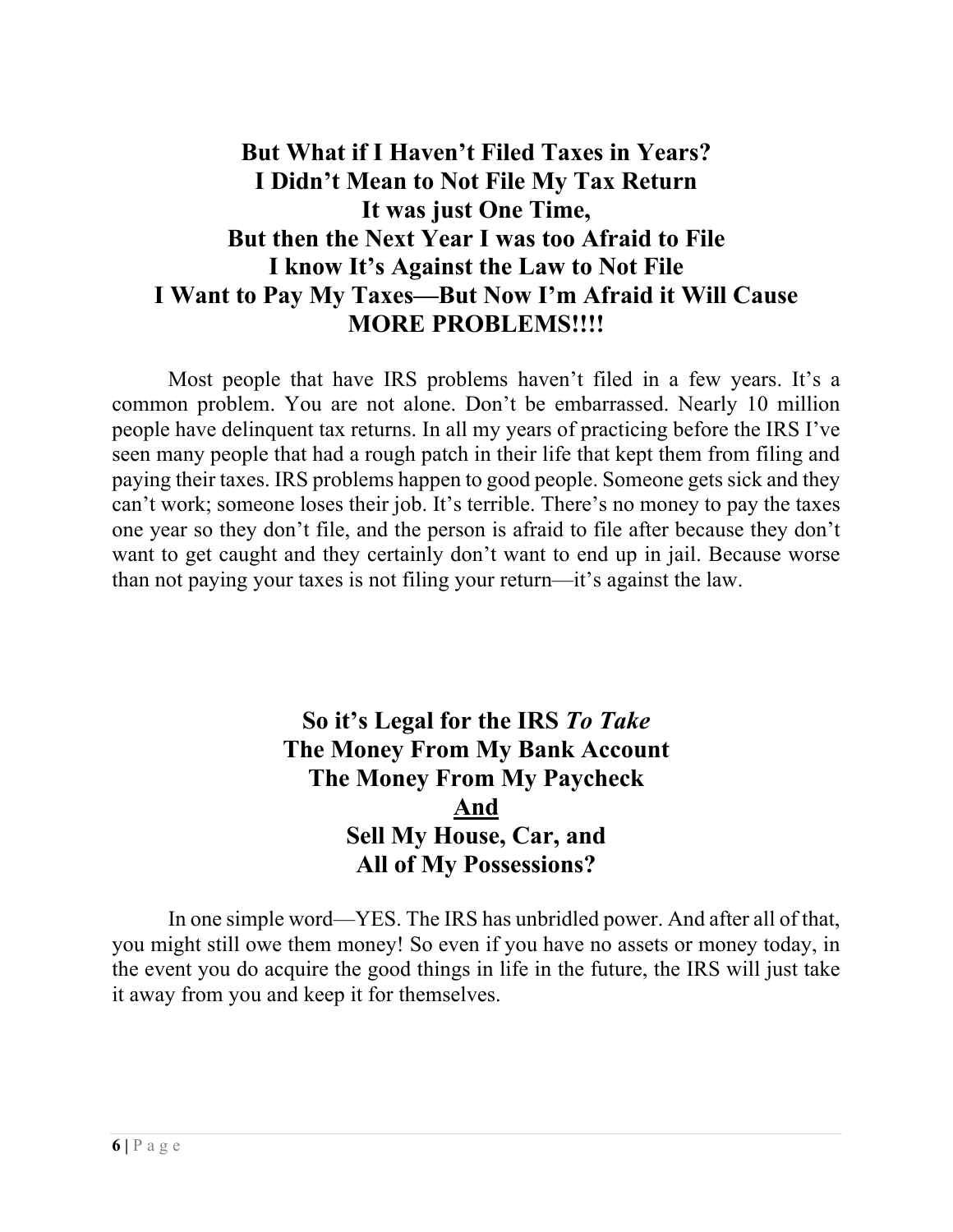# **Well—At Least I Will Have The Money from My Retirement Fund**

Actually no—they can take that money too. They have that much power. As much as you want your IRS problem to go away, it won't. They don't care about you, or your Social Security, pension, 401k, or your IRA—they are the collection arm of the United States Treasury and if they think you have their money they will do whatever they have to, to obtain it. All of this can take a devastating toll on you physically as well. It can cause sleepless nights, stress and exhausting days from all those nights of being awake. It can cause you to feel paranoid, that they are everywhere—they might even knock on your door. To owe taxes, maybe owe even more in penalties, then have all of your savings taken, your paycheck garnished, your property seized—that's no way to live. Stop constantly looking over your shoulder.

# **Is There Anything I Can Do To Get My Life Back?**

Yes there is! You can get your life back. First you have to decide that you want your life back. You have to decide that you aren't going to take this anymore and that you want to fix it. Once you make the decision that you want help, and you no longer want to live in fear, or hide from those dreaded IRS notices, phone calls and visits—you will have taken the biggest step in getting your life back on track. Don't let the IRS bully you into hiding under a rock, in the closet, or under your blankets. There are many options and ways to get your life back—and even better yet, there's a way to protect your savings and your paycheck, a way for you to keep your car!

# **What Do I Need to Do?**

The laws have changed over the years—there are laws to protect taxpayers nowadays. Years ago you were just at the mercy of the IRS. But now you have a chance to get your life back. You could opt to represent yourself before the IRS. There is the offer-in-compromise program. Some people do go that route. But representing yourself before the IRS is like going to court without a lawyer. I wouldn't recommend that.

Or, you can hire someone that knows all the ins-and-outs and navigates the IRS maze on a daily basis. You can hire someone who knows *how* to protect you and your rights. Once you take that first big step and decide you are done with sleepless nights,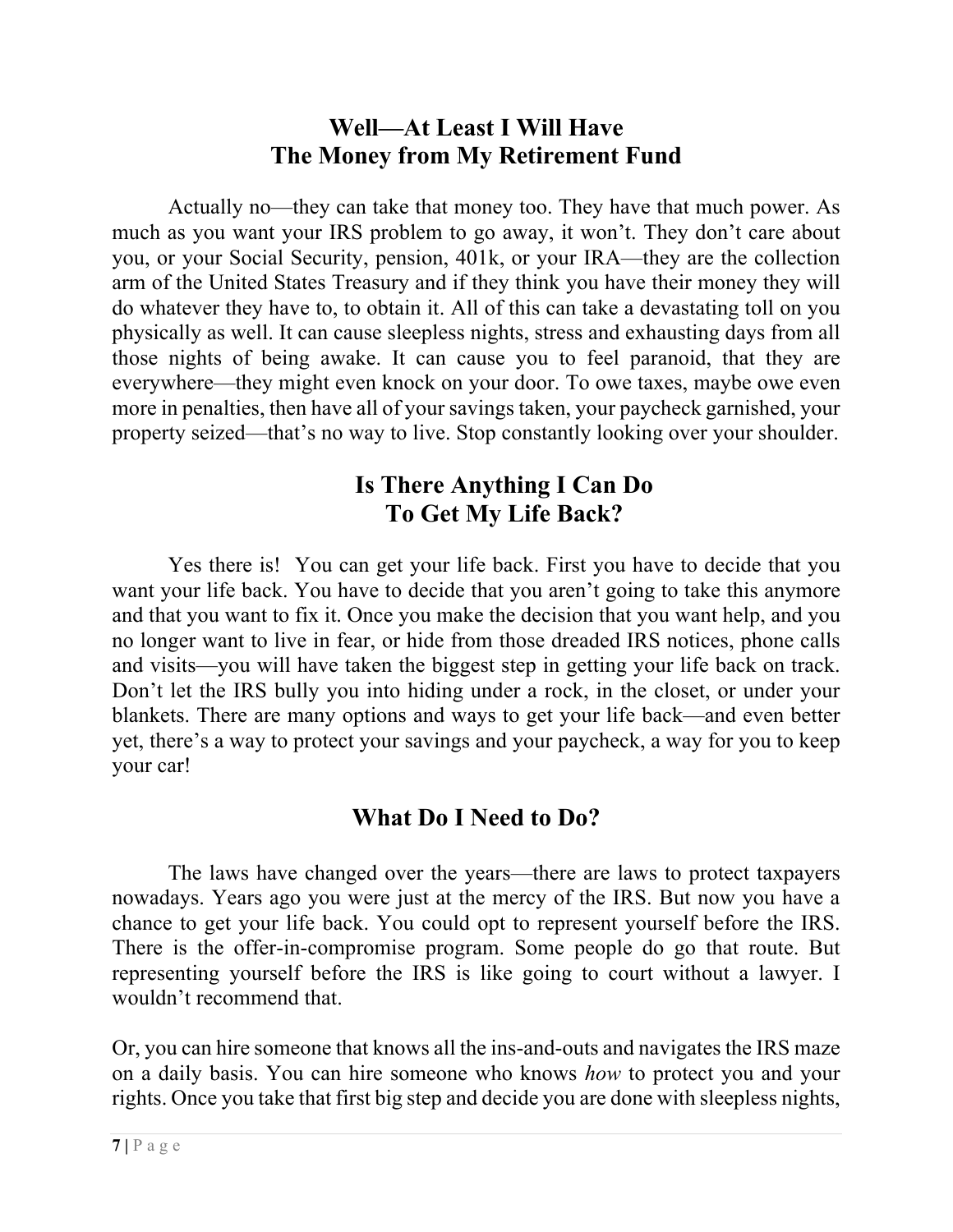you need to make the *second biggest decision*—hire a competent professional who cares about you and is an expert taking on the IRS.

The only professionals that can represent you before the IRS are: Attorneys, CPA's, and Enrolled Agents. *That's it!* Those are **THE ONLY PEOPLE** on the planet the IRS recognizes that can represent you. Just like a medical doctor is the only person who can prescribe you medication if you are sick, only Attorneys', CPA's and Enrolled Agents can represent a taxpayer before the IRS. But would you have any doctor prescribe you medication? Would you go to the dermatologist if you had a heart problem? Of course not. So, should you go to *any* CPA, Attorney or Enrolled Agent to handle your IRS tax problem? I think it's best to say you should go to a *specialist* in tax resolution to handle your IRS difficulties.

We at The Law Office of Jason Carr, PLLC are experts in tax resolution and help taxpayers with their IRS Problems every day.

# **We Free You From IRS Harassment!**

What could be better than to not have the IRS stalking and harassing you with letters, phone calls and appearances at your front door? You might wonder how we do that. Once you sign a Power of Attorney, a document that says we are representing you, they are *not allowed to contact you directly any longer.* Just like that you are free from the nightmare of being harassed! The next calls we make are to release the Bank Levies and Wage Garnishments against you. Again, you may be wondering how that is possible for us to do that. When the IRS knows an experienced, competent tax attorney is working your case they know you are serious about resolving your tax problems. We are like an armored shield protecting you. We are the tax resolution "boots-on-the-ground" battalion. We do all the talking to the IRS; we handle all of the phone calls, correspondence, meetings, and negotiations, so you don't have to!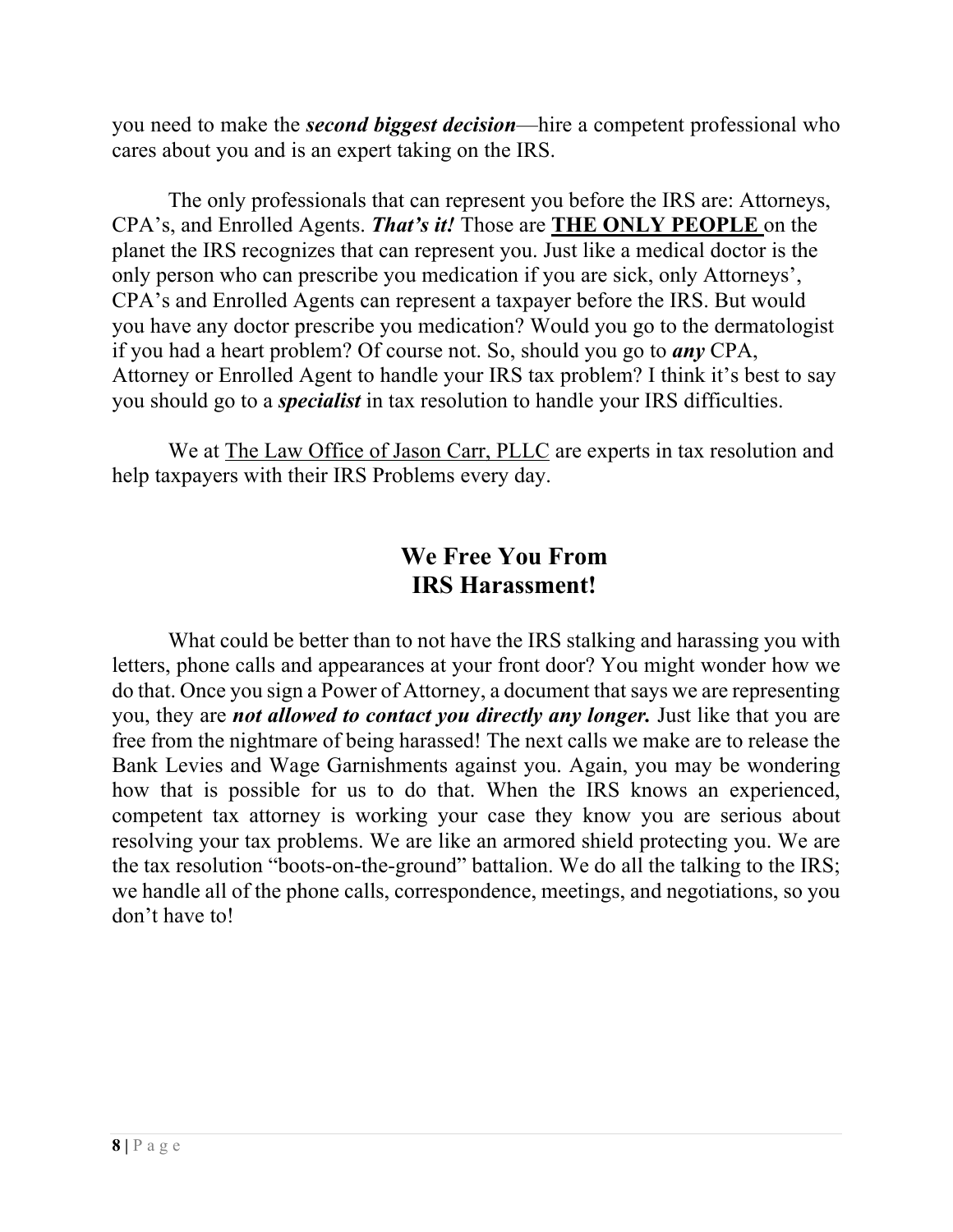# **Here's How We Help You Get Your Life Back**

Some people don't know what returns need to be filed or what they really owe: their personal or business bookkeeping and recordkeeping is a mess or nonexistent. After we register our Power of Attorney with the IRS, the second step we take is to get all your IRS tax records from the IRS to see where you stand. After that, with your help, we prepare all your delinquent income tax returns and get them filed with IRS. And lastly, we negotiate the best possible resolution that permanently resolves your IRS difficulties. That may mean doing an Offer in Compromise, a properly structured Payment Plan, Currently Not Collectible Status, Penalty Reduction and more.

Most of this takes place without you ever coming to our offices. We live in a day and age where technology makes it easy for us to represent you no matter where you reside. Of course, you can always come to our offices if you prefer, whatever is more convenient for you.

Believe it or not there are new laws that have gone in to effect to help financially strapped taxpayer's today. The IRS announced their "Fresh Start Initiative" which allows more taxpayers than ever before to settle up with the agency. Now is the time to take advantage of these less-stringent, more flexible programs before the IRS changes its mind again.

# **The BIG Deal**

Everything mentioned: The Power of Attorney, Getting your Tax Transcripts from the IRS and filing all your back taxes, is prep for the Big Deal—we want to see if you are qualified for the IRS's Offer and Compromise program—that's where you pay the IRS *less* than you owe. Usually A LOT less than you owe! That's right, there are ways to negotiate with the IRS with the opportunity to reduce your tax debt, penalties and interest substantially.

But the IRS won't negotiate with us, or help you, if you don't have all your legally required income tax returns filed. And it's not like the IRS has gotten nicer it's because they want to collect something even if you don't have anything! They would much rather give you a break than collect nothing. BUT—they always try to get as much as they can first. The IRS's Offer in Compromise, or settlement program as it's known is complex, time consuming, tedious and requires someone